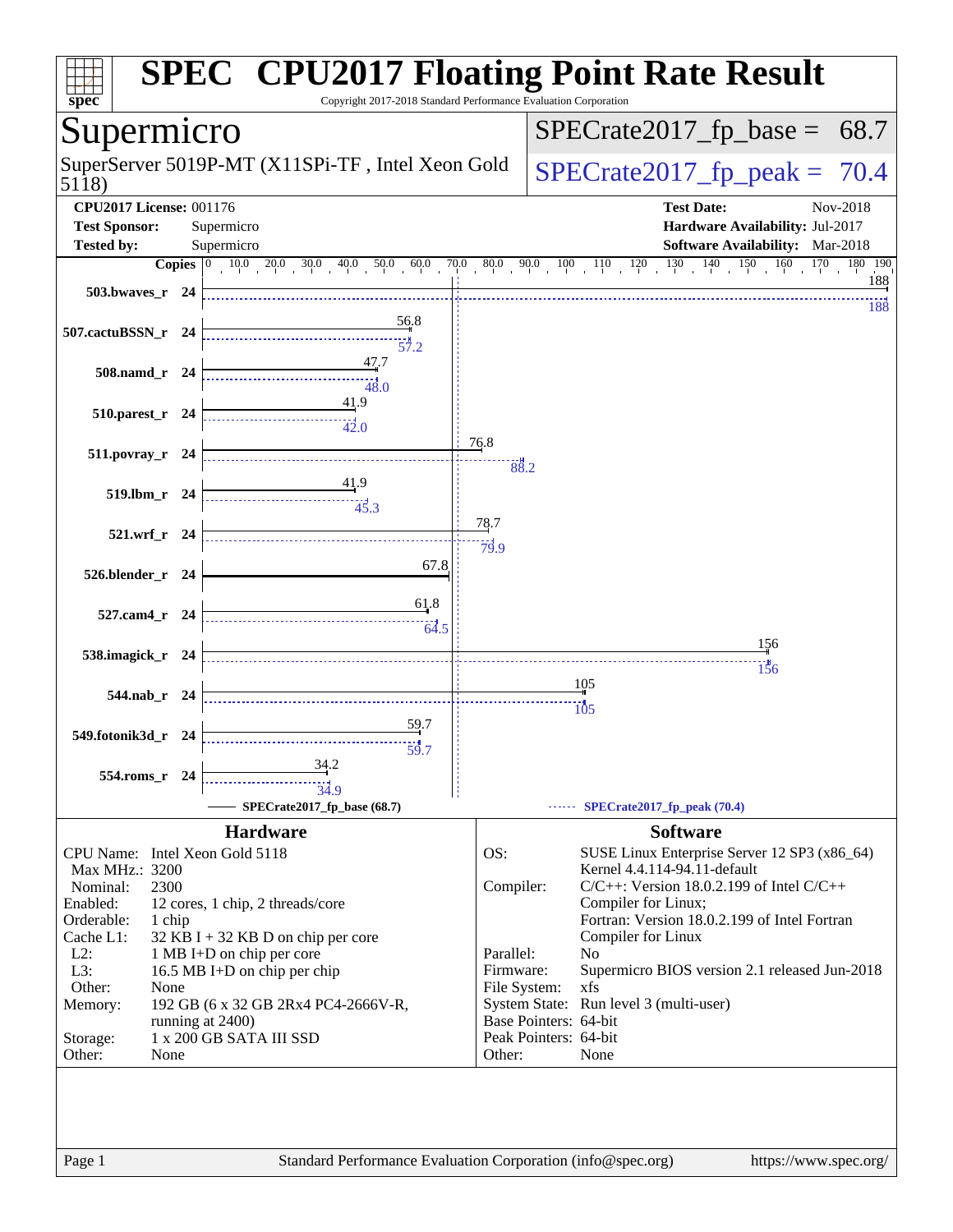

Copyright 2017-2018 Standard Performance Evaluation Corporation

## Supermicro

5118) SuperServer 5019P-MT (X11SPi-TF, Intel Xeon Gold  $\big|$  SPECrate 2017 fp peak = 70.4

 $SPECTate2017_fp\_base = 68.7$ 

**[CPU2017 License:](http://www.spec.org/auto/cpu2017/Docs/result-fields.html#CPU2017License)** 001176 **[Test Date:](http://www.spec.org/auto/cpu2017/Docs/result-fields.html#TestDate)** Nov-2018 **[Test Sponsor:](http://www.spec.org/auto/cpu2017/Docs/result-fields.html#TestSponsor)** Supermicro **[Hardware Availability:](http://www.spec.org/auto/cpu2017/Docs/result-fields.html#HardwareAvailability)** Jul-2017 **[Tested by:](http://www.spec.org/auto/cpu2017/Docs/result-fields.html#Testedby)** Supermicro **[Software Availability:](http://www.spec.org/auto/cpu2017/Docs/result-fields.html#SoftwareAvailability)** Mar-2018

#### **[Results Table](http://www.spec.org/auto/cpu2017/Docs/result-fields.html#ResultsTable)**

|                                  | <b>Base</b>   |                |       |                | <b>Peak</b> |                |       |               |                |              |                |              |                |              |
|----------------------------------|---------------|----------------|-------|----------------|-------------|----------------|-------|---------------|----------------|--------------|----------------|--------------|----------------|--------------|
| <b>Benchmark</b>                 | <b>Copies</b> | <b>Seconds</b> | Ratio | <b>Seconds</b> | Ratio       | <b>Seconds</b> | Ratio | <b>Copies</b> | <b>Seconds</b> | <b>Ratio</b> | <b>Seconds</b> | <b>Ratio</b> | <b>Seconds</b> | <b>Ratio</b> |
| 503.bwayes_r                     | 24            | 1277           | 188   | 1278           | 188         | 1278           | 188   | 24            | 1278           | 188          | 1278           | 188          | 1279           | 188          |
| 507.cactuBSSN r                  | 24            | 535            | 56.8  | 535            | 56.8        | 531            | 57.3  | 24            | 531            | 57.2         | 531            | 57.2         | 535            | 56.8         |
| $508$ .namd $r$                  | 24            | 475            | 48.0  | 478            | 47.7        | 478            | 47.7  | 24            | 476            | 47.9         | 474            | 48.1         | 475            | 48.0         |
| 510.parest_r                     | 24            | 1499           | 41.9  | 1497           | 41.9        | 1495           | 42.0  | 24            | 1498           | 41.9         | 1496           | 42.0         | 1493           | 42.0         |
| 511.povray_r                     | 24            | <b>730</b>     | 76.8  | 729            | 76.9        | 730            | 76.7  | 24            | 640            | 87.5         | 635            | 88.3         | 635            | 88.2         |
| 519.lbm r                        | 24            | 605            | 41.8  | 604            | 41.9        | 602            | 42.0  | 24            | 558            | 45.3         | 559            | 45.3         | 559            | 45.3         |
| $521$ .wrf r                     | 24            | 683            | 78.7  | 683            | 78.7        | 684            | 78.6  | 24            | 672            | 80.0         | 673            | 79.9         | 673            | 79.9         |
| 526.blender r                    | 24            | 539            | 67.8  | 539            | 67.8        | 539            | 67.8  | 24            | 539            | 67.8         | 539            | 67.8         | 539            | 67.8         |
| 527.cam4 r                       | 24            | 681            | 61.7  | 679            | 61.8        | 677            | 62.0  | 24            | 650            | 64.6         | 652            | 64.4         | 651            | 64.5         |
| 538.imagick_r                    | 24            | 383            | 156   | 383            | 156         | 384            | 155   | 24            | <u>383</u>     | 156          | 384            | 155          | 382            | 156          |
| $544$ .nab_r                     | 24            | 384            | 105   | 384            | 105         | 386            | 105   | 24            | 385            | 105          | 383            | 105          | 384            | 105          |
| 549.fotonik3d r                  | 24            | 1566           | 59.7  | 1567           | 59.7        | 1565           | 59.7  | 24            | 1564           | 59.8         | 1567           | 59.7         | 1577           | 59.3         |
| $554$ .roms r                    | 24            | 1118           | 34.1  | 1117           | 34.2        | 1114           | 34.2  | 24            | 1093           | 34.9         | 1092           | 34.9         | 1092           | 34.9         |
| $SPECrate2017$ fp base =<br>68.7 |               |                |       |                |             |                |       |               |                |              |                |              |                |              |

**[SPECrate2017\\_fp\\_peak =](http://www.spec.org/auto/cpu2017/Docs/result-fields.html#SPECrate2017fppeak) 70.4**

Results appear in the [order in which they were run.](http://www.spec.org/auto/cpu2017/Docs/result-fields.html#RunOrder) Bold underlined text [indicates a median measurement.](http://www.spec.org/auto/cpu2017/Docs/result-fields.html#Median)

#### **[Submit Notes](http://www.spec.org/auto/cpu2017/Docs/result-fields.html#SubmitNotes)**

 The taskset mechanism was used to bind copies to processors. The config file option 'submit' was used to generate taskset commands to bind each copy to a specific processor. For details, please see the config file.

#### **[Operating System Notes](http://www.spec.org/auto/cpu2017/Docs/result-fields.html#OperatingSystemNotes)**

Stack size set to unlimited using "ulimit -s unlimited"

#### **[General Notes](http://www.spec.org/auto/cpu2017/Docs/result-fields.html#GeneralNotes)**

Environment variables set by runcpu before the start of the run: LD\_LIBRARY\_PATH = "/home/cpu2017/lib/ia32:/home/cpu2017/lib/intel64:/home/cpu2017/je5.0.1-32:/home/cpu2017/je5.0.1-64"

 Binaries compiled on a system with 1x Intel Core i7-6700K CPU + 32GB RAM memory using Redhat Enterprise Linux 7.5 Transparent Huge Pages enabled by default Prior to runcpu invocation Filesystem page cache synced and cleared with: sync; echo 3> /proc/sys/vm/drop\_caches

 Yes: The test sponsor attests, as of date of publication, that CVE-2017-5754 (Meltdown) is mitigated in the system as tested and documented. Yes: The test sponsor attests, as of date of publication, that CVE-2017-5753 (Spectre variant 1)

**(Continued on next page)**

| Page 2 | Standard Performance Evaluation Corporation (info@spec.org) | https://www.spec.org/ |
|--------|-------------------------------------------------------------|-----------------------|
|--------|-------------------------------------------------------------|-----------------------|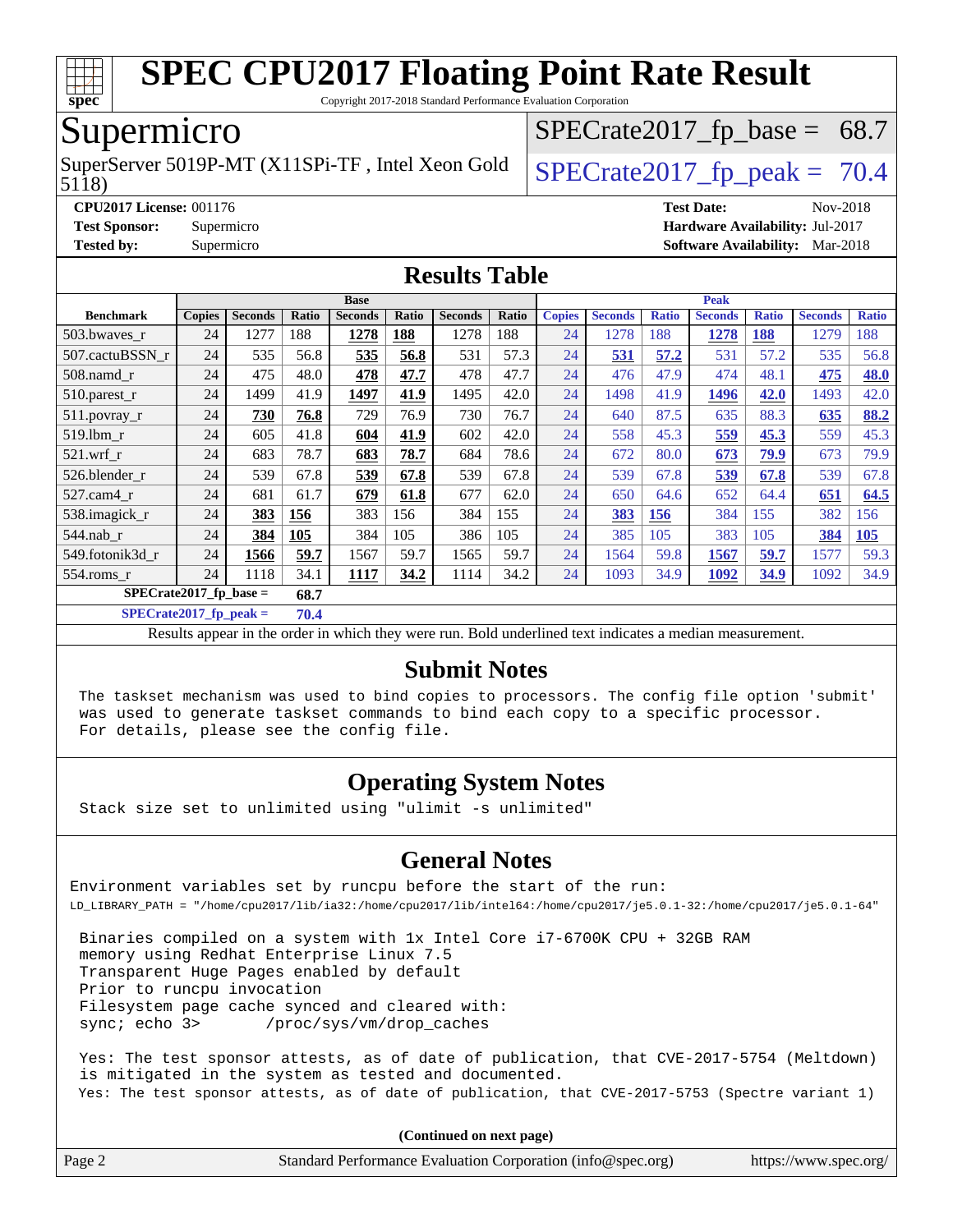

Copyright 2017-2018 Standard Performance Evaluation Corporation

#### Supermicro

5118) SuperServer 5019P-MT (X11SPi-TF, Intel Xeon Gold  $\big|$  SPECrate 2017 fp peak = 70.4

 $SPECTate2017_fp\_base = 68.7$ 

**[Tested by:](http://www.spec.org/auto/cpu2017/Docs/result-fields.html#Testedby)** Supermicro **[Software Availability:](http://www.spec.org/auto/cpu2017/Docs/result-fields.html#SoftwareAvailability)** Mar-2018

**[CPU2017 License:](http://www.spec.org/auto/cpu2017/Docs/result-fields.html#CPU2017License)** 001176 **[Test Date:](http://www.spec.org/auto/cpu2017/Docs/result-fields.html#TestDate)** Nov-2018 **[Test Sponsor:](http://www.spec.org/auto/cpu2017/Docs/result-fields.html#TestSponsor)** Supermicro **[Hardware Availability:](http://www.spec.org/auto/cpu2017/Docs/result-fields.html#HardwareAvailability)** Jul-2017

**[General Notes \(Continued\)](http://www.spec.org/auto/cpu2017/Docs/result-fields.html#GeneralNotes)** is mitigated in the system as tested and documented. Yes: The test sponsor attests, as of date of publication, that CVE-2017-5715 (Spectre variant 2) is mitigated in the system as tested and documented. **[Platform Notes](http://www.spec.org/auto/cpu2017/Docs/result-fields.html#PlatformNotes)** BIOS Settings: LLC prefetch = Enable Power Technology = Custom Power Performance Tuning = BIOS Controls EPB ENERGY\_PERF\_BIAS\_CFG mode = Maximum Performance Hardware P-state = Out of Band Mode LLC dead line alloc = Disable Patrol Scrub = Disable Sysinfo program /home/cpu2017/bin/sysinfo Rev: r5974 of 2018-05-19 9bcde8f2999c33d61f64985e45859ea9 running on linux-cyyj Sat Nov 10 02:24:57 2018 SUT (System Under Test) info as seen by some common utilities. For more information on this section, see <https://www.spec.org/cpu2017/Docs/config.html#sysinfo> From /proc/cpuinfo model name : Intel(R) Xeon(R) Gold 5118 CPU @ 2.30GHz 1 "physical id"s (chips) 24 "processors" cores, siblings (Caution: counting these is hw and system dependent. The following excerpts from /proc/cpuinfo might not be reliable. Use with caution.) cpu cores : 12 siblings : 24 physical 0: cores 0 1 2 3 4 5 8 9 10 11 12 13 From lscpu: Architecture: x86\_64 CPU op-mode(s): 32-bit, 64-bit Byte Order: Little Endian  $CPU(s):$  24 On-line CPU(s) list: 0-23 Thread(s) per core: 2 Core(s) per socket: 12 Socket(s): 1 NUMA node(s): 1 Vendor ID: GenuineIntel CPU family: 6 Model: 85 Model name: Intel(R) Xeon(R) Gold 5118 CPU @ 2.30GHz **(Continued on next page)**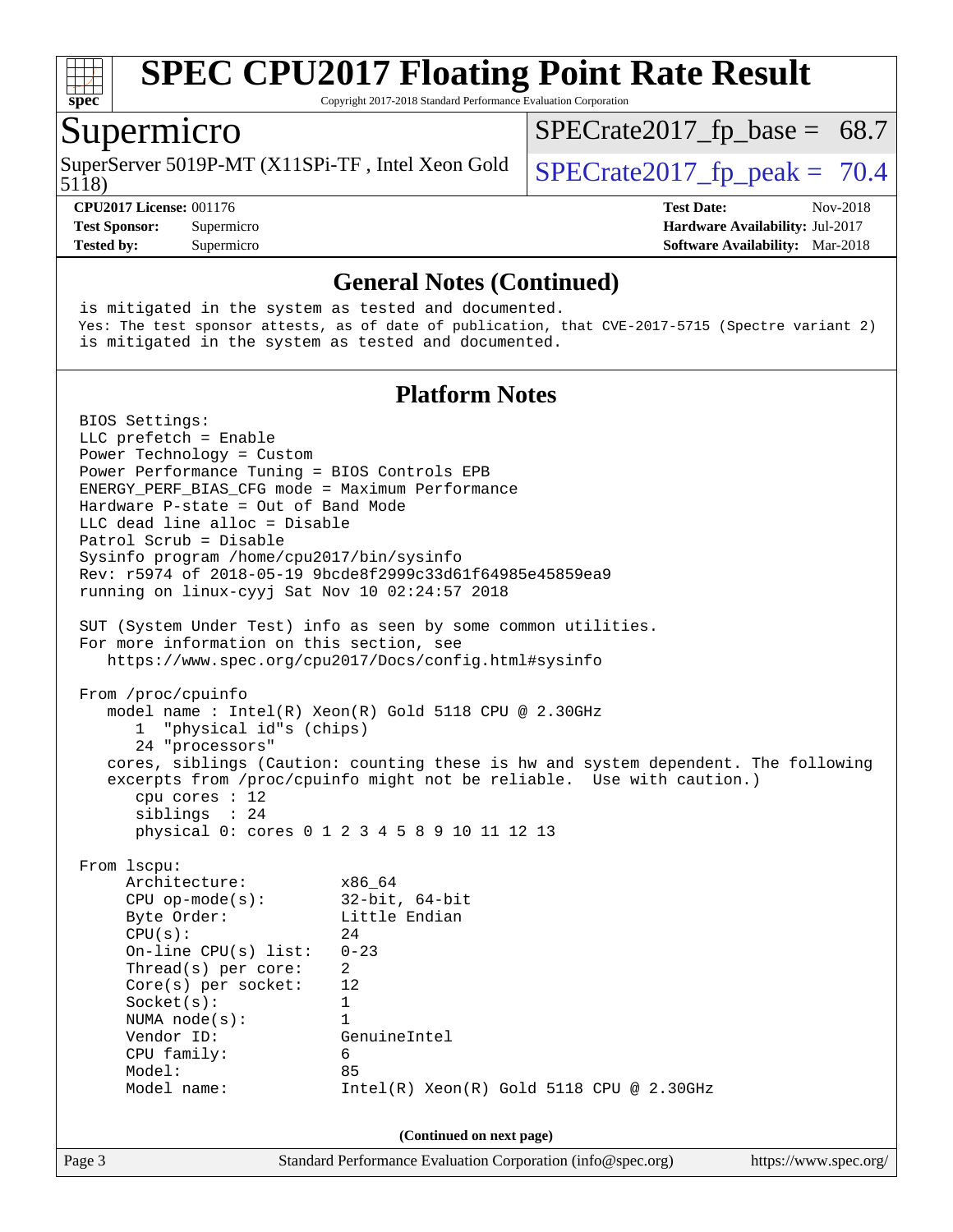

Copyright 2017-2018 Standard Performance Evaluation Corporation

## **Supermicro**

5118) SuperServer 5019P-MT (X11SPi-TF, Intel Xeon Gold  $\big|$  [SPECrate2017\\_fp\\_peak =](http://www.spec.org/auto/cpu2017/Docs/result-fields.html#SPECrate2017fppeak) 70.4

 $SPECrate2017_fp\_base = 68.7$ 

#### **[CPU2017 License:](http://www.spec.org/auto/cpu2017/Docs/result-fields.html#CPU2017License)** 001176 **[Test Date:](http://www.spec.org/auto/cpu2017/Docs/result-fields.html#TestDate)** Nov-2018

**[Test Sponsor:](http://www.spec.org/auto/cpu2017/Docs/result-fields.html#TestSponsor)** Supermicro **[Hardware Availability:](http://www.spec.org/auto/cpu2017/Docs/result-fields.html#HardwareAvailability)** Jul-2017 **[Tested by:](http://www.spec.org/auto/cpu2017/Docs/result-fields.html#Testedby)** Supermicro **Supermicro [Software Availability:](http://www.spec.org/auto/cpu2017/Docs/result-fields.html#SoftwareAvailability)** Mar-2018

**[Platform Notes \(Continued\)](http://www.spec.org/auto/cpu2017/Docs/result-fields.html#PlatformNotes)**

| Platform Notes (Continued)                                                                                                                                                                                                                                                                                                                                                                                                                                                                                                                                                                                                                                                                                                                                                                                                                                                                                                                                                                                                                                                    |  |  |  |  |  |  |
|-------------------------------------------------------------------------------------------------------------------------------------------------------------------------------------------------------------------------------------------------------------------------------------------------------------------------------------------------------------------------------------------------------------------------------------------------------------------------------------------------------------------------------------------------------------------------------------------------------------------------------------------------------------------------------------------------------------------------------------------------------------------------------------------------------------------------------------------------------------------------------------------------------------------------------------------------------------------------------------------------------------------------------------------------------------------------------|--|--|--|--|--|--|
| Stepping:<br>4<br>2300.000<br>CPU MHz:<br>BogoMIPS:<br>4600.00<br>Virtualization:<br>$VT - x$<br>L1d cache:<br>32K<br>Lli cache:<br>32K<br>$L2$ cache:<br>1024K<br>L3 cache:<br>16896K<br>$0 - 23$<br>NUMA $node0$ $CPU(s)$ :<br>fpu vme de pse tsc msr pae mce cx8 apic sep mtrr pge mca cmov<br>Flags:<br>pat pse36 clflush dts acpi mmx fxsr sse sse2 ss ht tm pbe syscall nx pdpelgb rdtscp<br>lm constant_tsc art arch_perfmon pebs bts rep_good nopl xtopology nonstop_tsc<br>aperfmperf eagerfpu pni pclmulqdq dtes64 monitor ds_cpl vmx smx est tm2 ssse3 sdbg<br>fma cx16 xtpr pdcm pcid dca sse4_1 sse4_2 x2apic movbe popcnt tsc_deadline_timer aes<br>xsave avx f16c rdrand lahf_lm abm 3dnowprefetch ida arat epb invpcid_single pln pts<br>dtherm hwp_epp intel_pt rsb_ctxsw spec_ctrl retpoline kaiser tpr_shadow vnmi<br>flexpriority ept vpid fsgsbase tsc_adjust bmil hle avx2 smep bmi2 erms invpcid rtm<br>cqm mpx avx512f avx512dq rdseed adx smap clflushopt clwb avx512cd avx512bw avx512vl<br>xsaveopt xsavec xgetbvl cqm_llc cqm_occup_llc pku ospke |  |  |  |  |  |  |
| /proc/cpuinfo cache data<br>cache size : 16896 KB                                                                                                                                                                                                                                                                                                                                                                                                                                                                                                                                                                                                                                                                                                                                                                                                                                                                                                                                                                                                                             |  |  |  |  |  |  |
| From numactl --hardware WARNING: a numactl 'node' might or might not correspond to a<br>physical chip.<br>available: 1 nodes (0)<br>node 0 cpus: 0 1 2 3 4 5 6 7 8 9 10 11 12 13 14 15 16 17 18 19 20 21 22 23<br>node 0 size: 192077 MB<br>node 0 free: 176026 MB<br>node distances:<br>node 0<br>0: 10                                                                                                                                                                                                                                                                                                                                                                                                                                                                                                                                                                                                                                                                                                                                                                      |  |  |  |  |  |  |
| From /proc/meminfo<br>MemTotal:<br>196687508 kB<br>HugePages_Total:<br>0<br>Hugepagesize:<br>2048 kB                                                                                                                                                                                                                                                                                                                                                                                                                                                                                                                                                                                                                                                                                                                                                                                                                                                                                                                                                                          |  |  |  |  |  |  |
| From /etc/*release* /etc/*version*<br>SuSE-release:<br>SUSE Linux Enterprise Server 12 (x86_64)<br>$VERSION = 12$<br>PATCHLEVEL = 3<br># This file is deprecated and will be removed in a future service pack or release.<br># Please check /etc/os-release for details about this release.<br>os-release:<br>NAME="SLES"                                                                                                                                                                                                                                                                                                                                                                                                                                                                                                                                                                                                                                                                                                                                                     |  |  |  |  |  |  |
| (Continued on next page)                                                                                                                                                                                                                                                                                                                                                                                                                                                                                                                                                                                                                                                                                                                                                                                                                                                                                                                                                                                                                                                      |  |  |  |  |  |  |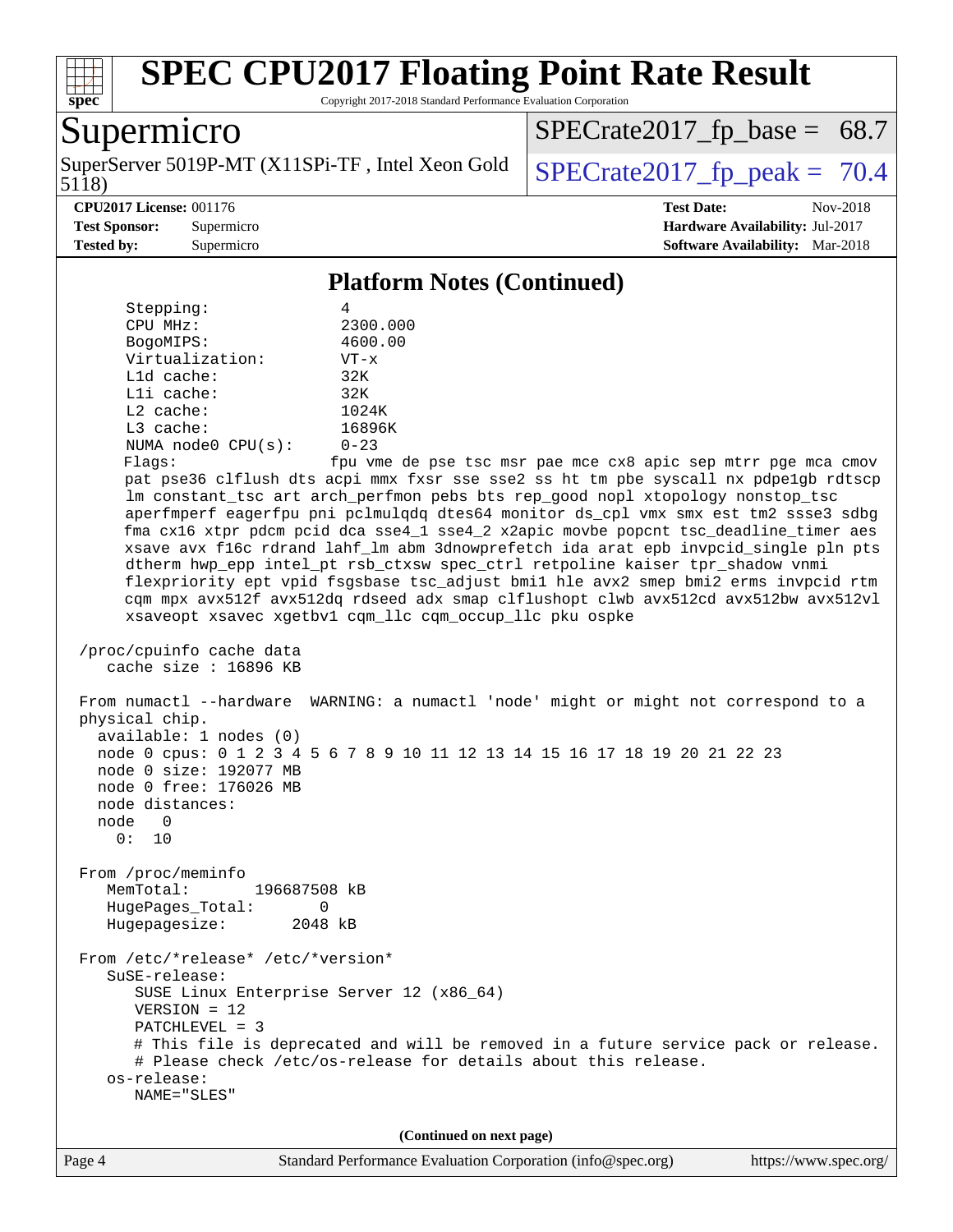

Copyright 2017-2018 Standard Performance Evaluation Corporation

#### Supermicro

5118) SuperServer 5019P-MT (X11SPi-TF, Intel Xeon Gold  $\big|$  SPECrate 2017 fp peak = 70.4

 $SPECTate2017_fp\_base = 68.7$ 

**[CPU2017 License:](http://www.spec.org/auto/cpu2017/Docs/result-fields.html#CPU2017License)** 001176 **[Test Date:](http://www.spec.org/auto/cpu2017/Docs/result-fields.html#TestDate)** Nov-2018 **[Test Sponsor:](http://www.spec.org/auto/cpu2017/Docs/result-fields.html#TestSponsor)** Supermicro **[Hardware Availability:](http://www.spec.org/auto/cpu2017/Docs/result-fields.html#HardwareAvailability)** Jul-2017 **[Tested by:](http://www.spec.org/auto/cpu2017/Docs/result-fields.html#Testedby)** Supermicro **[Software Availability:](http://www.spec.org/auto/cpu2017/Docs/result-fields.html#SoftwareAvailability)** Mar-2018

#### **[Platform Notes \(Continued\)](http://www.spec.org/auto/cpu2017/Docs/result-fields.html#PlatformNotes)**

 VERSION="12-SP3" VERSION\_ID="12.3" PRETTY\_NAME="SUSE Linux Enterprise Server 12 SP3" ID="sles" ANSI\_COLOR="0;32" CPE\_NAME="cpe:/o:suse:sles:12:sp3"

uname -a:

 Linux linux-cyyj 4.4.114-94.11-default #1 SMP Thu Feb 1 19:28:26 UTC 2018 (4309ff9) x86\_64 x86\_64 x86\_64 GNU/Linux

Kernel self-reported vulnerability status:

 CVE-2017-5754 (Meltdown): Mitigation: PTI CVE-2017-5753 (Spectre variant 1): Mitigation: Barriers CVE-2017-5715 (Spectre variant 2): Mitigation: IBRS+IBPB

run-level 3 Nov 9 15:46

 SPEC is set to: /home/cpu2017 Filesystem Type Size Used Avail Use% Mounted on /dev/sda3 xfs 145G 38G 108G 26% /home

 Additional information from dmidecode follows. WARNING: Use caution when you interpret this section. The 'dmidecode' program reads system data which is "intended to allow hardware to be accurately determined", but the intent may not be met, as there are frequent changes to hardware, firmware, and the "DMTF SMBIOS" standard. BIOS American Megatrends Inc. 2.1 06/14/2018 Memory: 2x NO DIMM NO DIMM

6x Samsung M393A4K40BB2-CTD 32 GB 2 rank 2666, configured at 2400

(End of data from sysinfo program)

#### **[Compiler Version Notes](http://www.spec.org/auto/cpu2017/Docs/result-fields.html#CompilerVersionNotes)**

Page 5 Standard Performance Evaluation Corporation [\(info@spec.org\)](mailto:info@spec.org) <https://www.spec.org/> ============================================================================== CC 519.lbm\_r(base) 538.imagick\_r(base, peak) 544.nab\_r(base, peak) ----------------------------------------------------------------------------- icc (ICC) 18.0.2 20180210 Copyright (C) 1985-2018 Intel Corporation. All rights reserved. ------------------------------------------------------------------------------ ==============================================================================  $CC = 519.1$ bm  $r(peak)$ ------------------------------------------------------------------------------ **(Continued on next page)**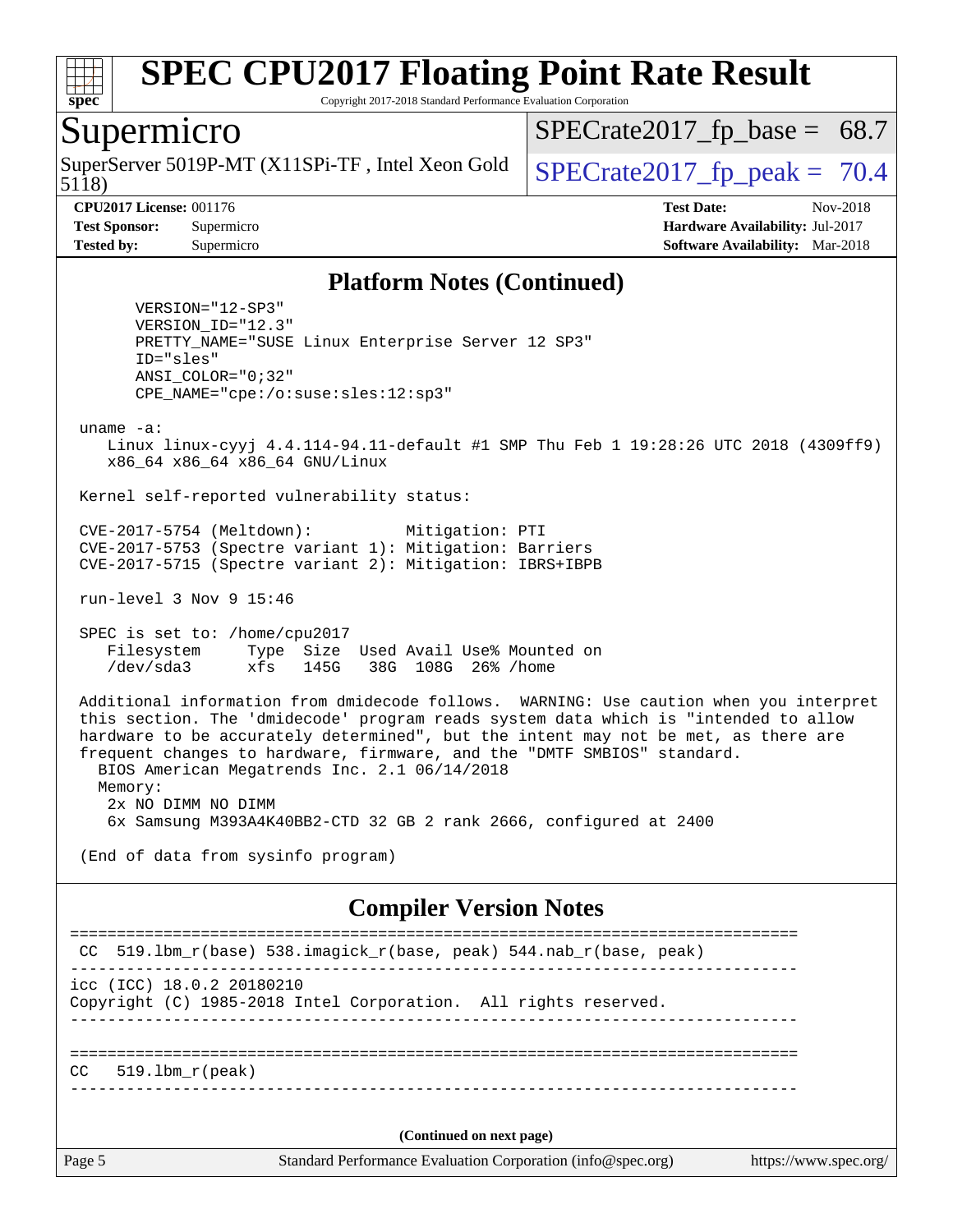

Copyright 2017-2018 Standard Performance Evaluation Corporation

## Supermicro

5118) SuperServer 5019P-MT (X11SPi-TF, Intel Xeon Gold  $\big|$  [SPECrate2017\\_fp\\_peak =](http://www.spec.org/auto/cpu2017/Docs/result-fields.html#SPECrate2017fppeak) 70.4

 $SPECrate2017_fp\_base = 68.7$ 

**[CPU2017 License:](http://www.spec.org/auto/cpu2017/Docs/result-fields.html#CPU2017License)** 001176 **[Test Date:](http://www.spec.org/auto/cpu2017/Docs/result-fields.html#TestDate)** Nov-2018 **[Test Sponsor:](http://www.spec.org/auto/cpu2017/Docs/result-fields.html#TestSponsor)** Supermicro **[Hardware Availability:](http://www.spec.org/auto/cpu2017/Docs/result-fields.html#HardwareAvailability)** Jul-2017 **[Tested by:](http://www.spec.org/auto/cpu2017/Docs/result-fields.html#Testedby)** Supermicro **[Software Availability:](http://www.spec.org/auto/cpu2017/Docs/result-fields.html#SoftwareAvailability)** Mar-2018

#### **[Compiler Version Notes \(Continued\)](http://www.spec.org/auto/cpu2017/Docs/result-fields.html#CompilerVersionNotes)**

| icc (ICC) 18.0.2 20180210<br>Copyright (C) 1985-2018 Intel Corporation. All rights reserved.                               |  |
|----------------------------------------------------------------------------------------------------------------------------|--|
| CXXC 508.namd_r(base) 510.parest_r(base, peak)                                                                             |  |
| icpc (ICC) 18.0.2 20180210<br>Copyright (C) 1985-2018 Intel Corporation. All rights reserved.                              |  |
| $CXXC 508.namd_r (peak)$                                                                                                   |  |
| icpc (ICC) 18.0.2 20180210<br>Copyright (C) 1985-2018 Intel Corporation. All rights reserved.                              |  |
| CC 511.povray_r(base) 526.blender_r(base, peak)                                                                            |  |
| icpc (ICC) 18.0.2 20180210<br>Copyright (C) 1985-2018 Intel Corporation. All rights reserved.<br>icc (ICC) 18.0.2 20180210 |  |
| Copyright (C) 1985-2018 Intel Corporation. All rights reserved.                                                            |  |
| $CC = 511.povray_r (peak)$                                                                                                 |  |
| icpc (ICC) 18.0.2 20180210<br>Copyright (C) 1985-2018 Intel Corporation. All rights reserved.<br>icc (ICC) 18.0.2 20180210 |  |
| Copyright (C) 1985-2018 Intel Corporation. All rights reserved.                                                            |  |
| FC 507.cactuBSSN_r(base, peak)                                                                                             |  |
| icpc (ICC) 18.0.2 20180210<br>Copyright (C) 1985-2018 Intel Corporation. All rights reserved.<br>icc (ICC) 18.0.2 20180210 |  |
| Copyright (C) 1985-2018 Intel Corporation. All rights reserved.<br>ifort (IFORT) 18.0.2 20180210                           |  |
| Copyright (C) 1985-2018 Intel Corporation. All rights reserved.                                                            |  |
|                                                                                                                            |  |

**(Continued on next page)**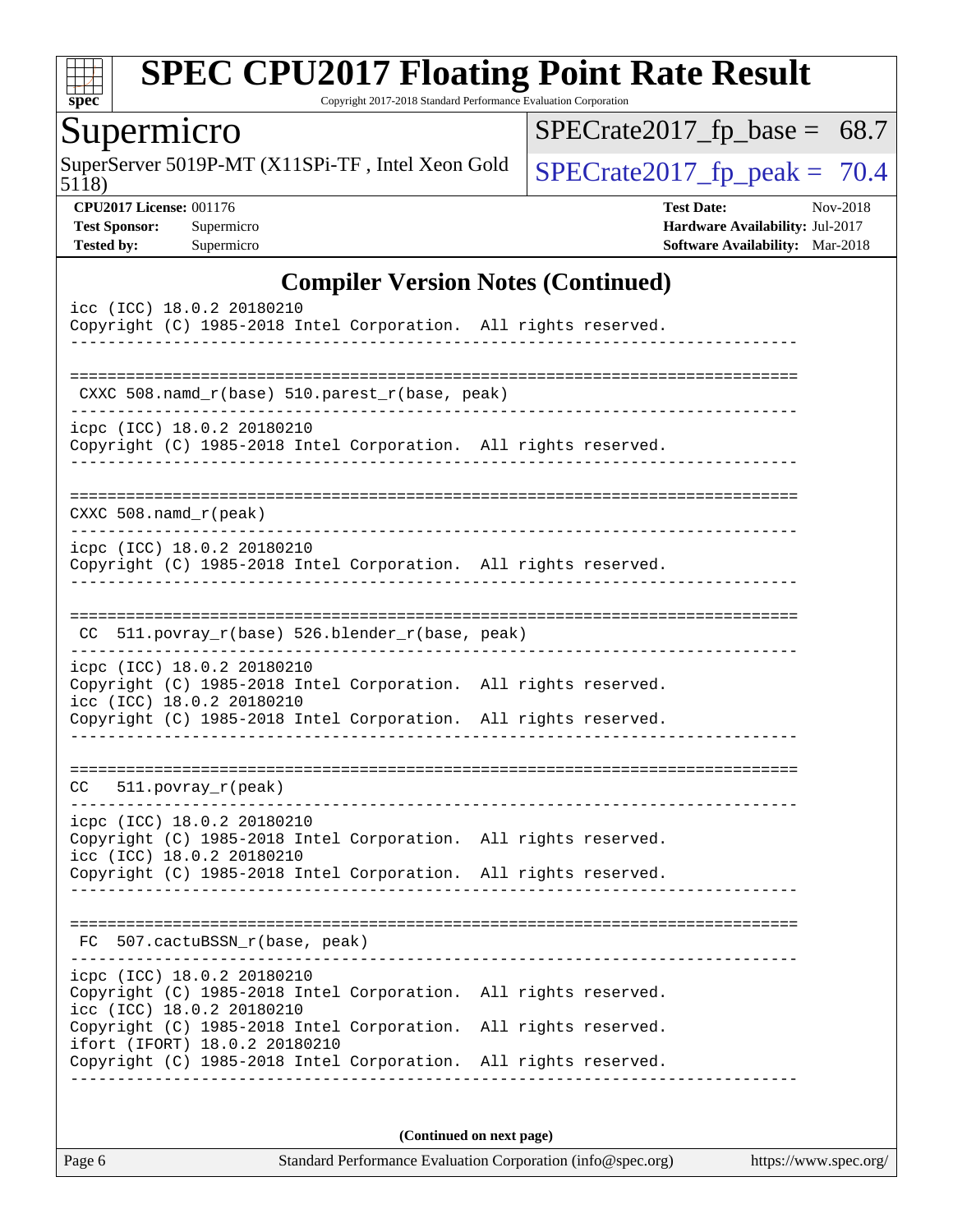

Copyright 2017-2018 Standard Performance Evaluation Corporation

#### Supermicro

5118) SuperServer 5019P-MT (X11SPi-TF, Intel Xeon Gold  $\big|$  SPECrate 2017 fp peak = 70.4

 $SPECrate2017_fp\_base = 68.7$ 

**[CPU2017 License:](http://www.spec.org/auto/cpu2017/Docs/result-fields.html#CPU2017License)** 001176 **[Test Date:](http://www.spec.org/auto/cpu2017/Docs/result-fields.html#TestDate)** Nov-2018 **[Test Sponsor:](http://www.spec.org/auto/cpu2017/Docs/result-fields.html#TestSponsor)** Supermicro **[Hardware Availability:](http://www.spec.org/auto/cpu2017/Docs/result-fields.html#HardwareAvailability)** Jul-2017 **[Tested by:](http://www.spec.org/auto/cpu2017/Docs/result-fields.html#Testedby)** Supermicro **[Software Availability:](http://www.spec.org/auto/cpu2017/Docs/result-fields.html#SoftwareAvailability)** Mar-2018

#### **[Compiler Version Notes \(Continued\)](http://www.spec.org/auto/cpu2017/Docs/result-fields.html#CompilerVersionNotes)**

| 503.bwaves r(base, peak) 549.fotonik3d r(base, peak) 554.roms r(base)<br>FC                                                                                                                      |  |  |  |  |  |  |
|--------------------------------------------------------------------------------------------------------------------------------------------------------------------------------------------------|--|--|--|--|--|--|
| ifort (IFORT) 18.0.2 20180210<br>Copyright (C) 1985-2018 Intel Corporation. All rights reserved.                                                                                                 |  |  |  |  |  |  |
| $FC$ 554. roms $r$ (peak)                                                                                                                                                                        |  |  |  |  |  |  |
| ifort (IFORT) 18.0.2 20180210<br>Copyright (C) 1985-2018 Intel Corporation. All rights reserved.                                                                                                 |  |  |  |  |  |  |
| 521.wrf $r(base)$ 527.cam4 $r(base)$<br>CC.                                                                                                                                                      |  |  |  |  |  |  |
| ifort (IFORT) 18.0.2 20180210<br>Copyright (C) 1985-2018 Intel Corporation. All rights reserved.<br>icc (ICC) 18.0.2 20180210<br>Copyright (C) 1985-2018 Intel Corporation. All rights reserved. |  |  |  |  |  |  |
| $521.$ wrf_r(peak) 527.cam4_r(peak)<br>CC.                                                                                                                                                       |  |  |  |  |  |  |
| ifort (IFORT) 18.0.2 20180210<br>Copyright (C) 1985-2018 Intel Corporation. All rights reserved.<br>icc (ICC) 18.0.2 20180210<br>Copyright (C) 1985-2018 Intel Corporation. All rights reserved. |  |  |  |  |  |  |

### **[Base Compiler Invocation](http://www.spec.org/auto/cpu2017/Docs/result-fields.html#BaseCompilerInvocation)**

[C benchmarks](http://www.spec.org/auto/cpu2017/Docs/result-fields.html#Cbenchmarks): [icc -m64 -std=c11](http://www.spec.org/cpu2017/results/res2018q4/cpu2017-20181112-09646.flags.html#user_CCbase_intel_icc_64bit_c11_33ee0cdaae7deeeab2a9725423ba97205ce30f63b9926c2519791662299b76a0318f32ddfffdc46587804de3178b4f9328c46fa7c2b0cd779d7a61945c91cd35)

[C++ benchmarks:](http://www.spec.org/auto/cpu2017/Docs/result-fields.html#CXXbenchmarks) [icpc -m64](http://www.spec.org/cpu2017/results/res2018q4/cpu2017-20181112-09646.flags.html#user_CXXbase_intel_icpc_64bit_4ecb2543ae3f1412ef961e0650ca070fec7b7afdcd6ed48761b84423119d1bf6bdf5cad15b44d48e7256388bc77273b966e5eb805aefd121eb22e9299b2ec9d9)

[Fortran benchmarks](http://www.spec.org/auto/cpu2017/Docs/result-fields.html#Fortranbenchmarks): [ifort -m64](http://www.spec.org/cpu2017/results/res2018q4/cpu2017-20181112-09646.flags.html#user_FCbase_intel_ifort_64bit_24f2bb282fbaeffd6157abe4f878425411749daecae9a33200eee2bee2fe76f3b89351d69a8130dd5949958ce389cf37ff59a95e7a40d588e8d3a57e0c3fd751)

[Benchmarks using both Fortran and C](http://www.spec.org/auto/cpu2017/Docs/result-fields.html#BenchmarksusingbothFortranandC): [ifort -m64](http://www.spec.org/cpu2017/results/res2018q4/cpu2017-20181112-09646.flags.html#user_CC_FCbase_intel_ifort_64bit_24f2bb282fbaeffd6157abe4f878425411749daecae9a33200eee2bee2fe76f3b89351d69a8130dd5949958ce389cf37ff59a95e7a40d588e8d3a57e0c3fd751) [icc -m64 -std=c11](http://www.spec.org/cpu2017/results/res2018q4/cpu2017-20181112-09646.flags.html#user_CC_FCbase_intel_icc_64bit_c11_33ee0cdaae7deeeab2a9725423ba97205ce30f63b9926c2519791662299b76a0318f32ddfffdc46587804de3178b4f9328c46fa7c2b0cd779d7a61945c91cd35)

**(Continued on next page)**

Page 7 Standard Performance Evaluation Corporation [\(info@spec.org\)](mailto:info@spec.org) <https://www.spec.org/>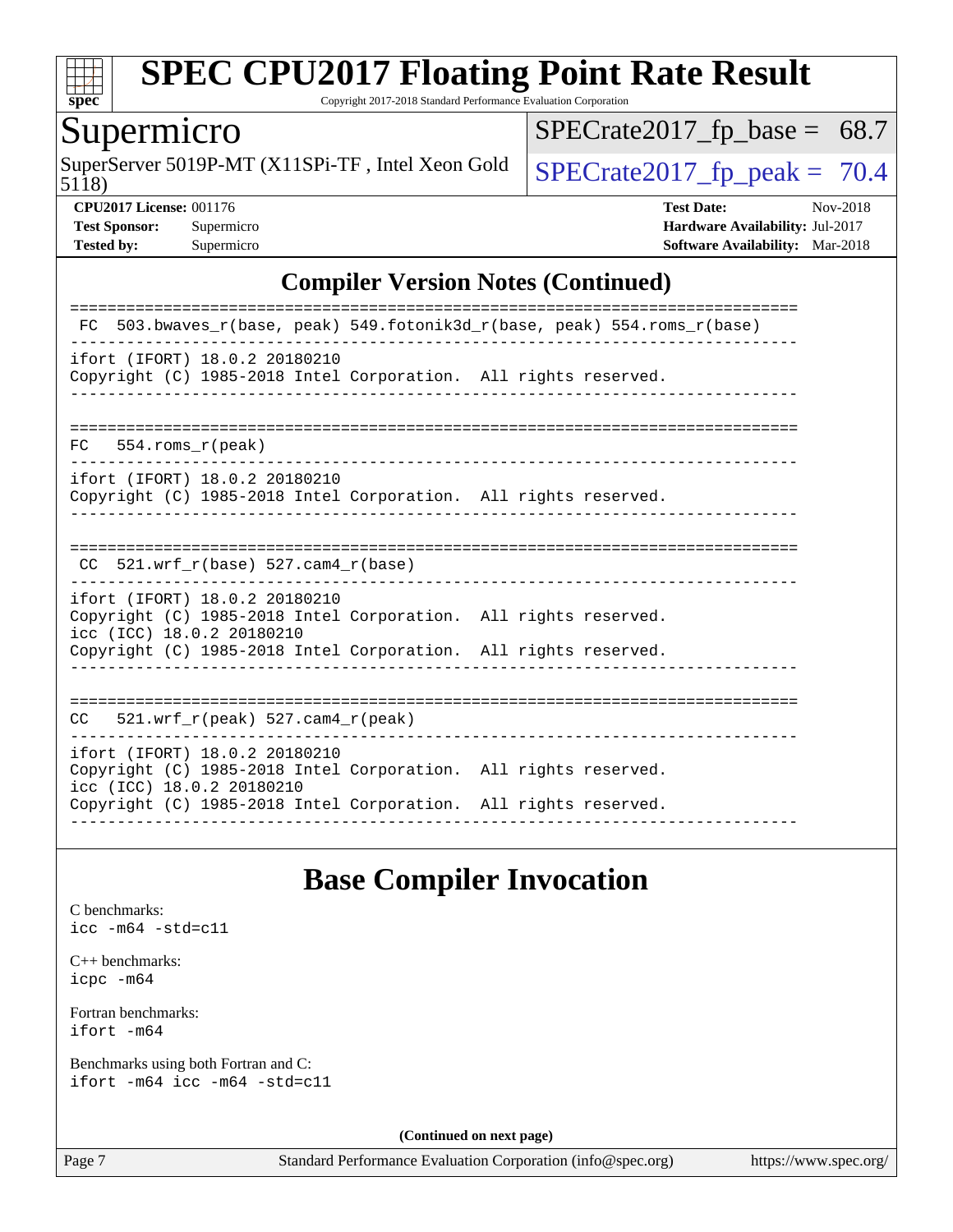

Copyright 2017-2018 Standard Performance Evaluation Corporation

### Supermicro

5118) SuperServer 5019P-MT (X11SPi-TF, Intel Xeon Gold  $\big|$  SPECrate 2017 fp peak = 70.4

 $SPECTate2017_fp\_base = 68.7$ 

**[CPU2017 License:](http://www.spec.org/auto/cpu2017/Docs/result-fields.html#CPU2017License)** 001176 **[Test Date:](http://www.spec.org/auto/cpu2017/Docs/result-fields.html#TestDate)** Nov-2018 **[Test Sponsor:](http://www.spec.org/auto/cpu2017/Docs/result-fields.html#TestSponsor)** Supermicro **[Hardware Availability:](http://www.spec.org/auto/cpu2017/Docs/result-fields.html#HardwareAvailability)** Jul-2017 **[Tested by:](http://www.spec.org/auto/cpu2017/Docs/result-fields.html#Testedby)** Supermicro **[Software Availability:](http://www.spec.org/auto/cpu2017/Docs/result-fields.html#SoftwareAvailability)** Mar-2018

## **[Base Compiler Invocation \(Continued\)](http://www.spec.org/auto/cpu2017/Docs/result-fields.html#BaseCompilerInvocation)**

[Benchmarks using both C and C++](http://www.spec.org/auto/cpu2017/Docs/result-fields.html#BenchmarksusingbothCandCXX): [icpc -m64](http://www.spec.org/cpu2017/results/res2018q4/cpu2017-20181112-09646.flags.html#user_CC_CXXbase_intel_icpc_64bit_4ecb2543ae3f1412ef961e0650ca070fec7b7afdcd6ed48761b84423119d1bf6bdf5cad15b44d48e7256388bc77273b966e5eb805aefd121eb22e9299b2ec9d9) [icc -m64 -std=c11](http://www.spec.org/cpu2017/results/res2018q4/cpu2017-20181112-09646.flags.html#user_CC_CXXbase_intel_icc_64bit_c11_33ee0cdaae7deeeab2a9725423ba97205ce30f63b9926c2519791662299b76a0318f32ddfffdc46587804de3178b4f9328c46fa7c2b0cd779d7a61945c91cd35)

[Benchmarks using Fortran, C, and C++:](http://www.spec.org/auto/cpu2017/Docs/result-fields.html#BenchmarksusingFortranCandCXX) [icpc -m64](http://www.spec.org/cpu2017/results/res2018q4/cpu2017-20181112-09646.flags.html#user_CC_CXX_FCbase_intel_icpc_64bit_4ecb2543ae3f1412ef961e0650ca070fec7b7afdcd6ed48761b84423119d1bf6bdf5cad15b44d48e7256388bc77273b966e5eb805aefd121eb22e9299b2ec9d9) [icc -m64 -std=c11](http://www.spec.org/cpu2017/results/res2018q4/cpu2017-20181112-09646.flags.html#user_CC_CXX_FCbase_intel_icc_64bit_c11_33ee0cdaae7deeeab2a9725423ba97205ce30f63b9926c2519791662299b76a0318f32ddfffdc46587804de3178b4f9328c46fa7c2b0cd779d7a61945c91cd35) [ifort -m64](http://www.spec.org/cpu2017/results/res2018q4/cpu2017-20181112-09646.flags.html#user_CC_CXX_FCbase_intel_ifort_64bit_24f2bb282fbaeffd6157abe4f878425411749daecae9a33200eee2bee2fe76f3b89351d69a8130dd5949958ce389cf37ff59a95e7a40d588e8d3a57e0c3fd751)

**[Base Portability Flags](http://www.spec.org/auto/cpu2017/Docs/result-fields.html#BasePortabilityFlags)**

 503.bwaves\_r: [-DSPEC\\_LP64](http://www.spec.org/cpu2017/results/res2018q4/cpu2017-20181112-09646.flags.html#suite_basePORTABILITY503_bwaves_r_DSPEC_LP64) 507.cactuBSSN\_r: [-DSPEC\\_LP64](http://www.spec.org/cpu2017/results/res2018q4/cpu2017-20181112-09646.flags.html#suite_basePORTABILITY507_cactuBSSN_r_DSPEC_LP64) 508.namd\_r: [-DSPEC\\_LP64](http://www.spec.org/cpu2017/results/res2018q4/cpu2017-20181112-09646.flags.html#suite_basePORTABILITY508_namd_r_DSPEC_LP64) 510.parest\_r: [-DSPEC\\_LP64](http://www.spec.org/cpu2017/results/res2018q4/cpu2017-20181112-09646.flags.html#suite_basePORTABILITY510_parest_r_DSPEC_LP64) 511.povray\_r: [-DSPEC\\_LP64](http://www.spec.org/cpu2017/results/res2018q4/cpu2017-20181112-09646.flags.html#suite_basePORTABILITY511_povray_r_DSPEC_LP64) 519.lbm\_r: [-DSPEC\\_LP64](http://www.spec.org/cpu2017/results/res2018q4/cpu2017-20181112-09646.flags.html#suite_basePORTABILITY519_lbm_r_DSPEC_LP64) 521.wrf\_r: [-DSPEC\\_LP64](http://www.spec.org/cpu2017/results/res2018q4/cpu2017-20181112-09646.flags.html#suite_basePORTABILITY521_wrf_r_DSPEC_LP64) [-DSPEC\\_CASE\\_FLAG](http://www.spec.org/cpu2017/results/res2018q4/cpu2017-20181112-09646.flags.html#b521.wrf_r_baseCPORTABILITY_DSPEC_CASE_FLAG) [-convert big\\_endian](http://www.spec.org/cpu2017/results/res2018q4/cpu2017-20181112-09646.flags.html#user_baseFPORTABILITY521_wrf_r_convert_big_endian_c3194028bc08c63ac5d04de18c48ce6d347e4e562e8892b8bdbdc0214820426deb8554edfa529a3fb25a586e65a3d812c835984020483e7e73212c4d31a38223) 526.blender\_r: [-DSPEC\\_LP64](http://www.spec.org/cpu2017/results/res2018q4/cpu2017-20181112-09646.flags.html#suite_basePORTABILITY526_blender_r_DSPEC_LP64) [-DSPEC\\_LINUX](http://www.spec.org/cpu2017/results/res2018q4/cpu2017-20181112-09646.flags.html#b526.blender_r_baseCPORTABILITY_DSPEC_LINUX) [-funsigned-char](http://www.spec.org/cpu2017/results/res2018q4/cpu2017-20181112-09646.flags.html#user_baseCPORTABILITY526_blender_r_force_uchar_40c60f00ab013830e2dd6774aeded3ff59883ba5a1fc5fc14077f794d777847726e2a5858cbc7672e36e1b067e7e5c1d9a74f7176df07886a243d7cc18edfe67) 527.cam4\_r: [-DSPEC\\_LP64](http://www.spec.org/cpu2017/results/res2018q4/cpu2017-20181112-09646.flags.html#suite_basePORTABILITY527_cam4_r_DSPEC_LP64) [-DSPEC\\_CASE\\_FLAG](http://www.spec.org/cpu2017/results/res2018q4/cpu2017-20181112-09646.flags.html#b527.cam4_r_baseCPORTABILITY_DSPEC_CASE_FLAG) 538.imagick\_r: [-DSPEC\\_LP64](http://www.spec.org/cpu2017/results/res2018q4/cpu2017-20181112-09646.flags.html#suite_basePORTABILITY538_imagick_r_DSPEC_LP64) 544.nab\_r: [-DSPEC\\_LP64](http://www.spec.org/cpu2017/results/res2018q4/cpu2017-20181112-09646.flags.html#suite_basePORTABILITY544_nab_r_DSPEC_LP64) 549.fotonik3d\_r: [-DSPEC\\_LP64](http://www.spec.org/cpu2017/results/res2018q4/cpu2017-20181112-09646.flags.html#suite_basePORTABILITY549_fotonik3d_r_DSPEC_LP64) 554.roms\_r: [-DSPEC\\_LP64](http://www.spec.org/cpu2017/results/res2018q4/cpu2017-20181112-09646.flags.html#suite_basePORTABILITY554_roms_r_DSPEC_LP64)

## **[Base Optimization Flags](http://www.spec.org/auto/cpu2017/Docs/result-fields.html#BaseOptimizationFlags)**

[C benchmarks](http://www.spec.org/auto/cpu2017/Docs/result-fields.html#Cbenchmarks):

[-xCORE-AVX2](http://www.spec.org/cpu2017/results/res2018q4/cpu2017-20181112-09646.flags.html#user_CCbase_f-xCORE-AVX2) [-ipo](http://www.spec.org/cpu2017/results/res2018q4/cpu2017-20181112-09646.flags.html#user_CCbase_f-ipo) [-O3](http://www.spec.org/cpu2017/results/res2018q4/cpu2017-20181112-09646.flags.html#user_CCbase_f-O3) [-no-prec-div](http://www.spec.org/cpu2017/results/res2018q4/cpu2017-20181112-09646.flags.html#user_CCbase_f-no-prec-div) [-qopt-prefetch](http://www.spec.org/cpu2017/results/res2018q4/cpu2017-20181112-09646.flags.html#user_CCbase_f-qopt-prefetch) [-ffinite-math-only](http://www.spec.org/cpu2017/results/res2018q4/cpu2017-20181112-09646.flags.html#user_CCbase_f_finite_math_only_cb91587bd2077682c4b38af759c288ed7c732db004271a9512da14a4f8007909a5f1427ecbf1a0fb78ff2a814402c6114ac565ca162485bbcae155b5e4258871) [-qopt-mem-layout-trans=3](http://www.spec.org/cpu2017/results/res2018q4/cpu2017-20181112-09646.flags.html#user_CCbase_f-qopt-mem-layout-trans_de80db37974c74b1f0e20d883f0b675c88c3b01e9d123adea9b28688d64333345fb62bc4a798493513fdb68f60282f9a726aa07f478b2f7113531aecce732043)

[C++ benchmarks:](http://www.spec.org/auto/cpu2017/Docs/result-fields.html#CXXbenchmarks)

[-xCORE-AVX2](http://www.spec.org/cpu2017/results/res2018q4/cpu2017-20181112-09646.flags.html#user_CXXbase_f-xCORE-AVX2) [-ipo](http://www.spec.org/cpu2017/results/res2018q4/cpu2017-20181112-09646.flags.html#user_CXXbase_f-ipo) [-O3](http://www.spec.org/cpu2017/results/res2018q4/cpu2017-20181112-09646.flags.html#user_CXXbase_f-O3) [-no-prec-div](http://www.spec.org/cpu2017/results/res2018q4/cpu2017-20181112-09646.flags.html#user_CXXbase_f-no-prec-div) [-qopt-prefetch](http://www.spec.org/cpu2017/results/res2018q4/cpu2017-20181112-09646.flags.html#user_CXXbase_f-qopt-prefetch) [-ffinite-math-only](http://www.spec.org/cpu2017/results/res2018q4/cpu2017-20181112-09646.flags.html#user_CXXbase_f_finite_math_only_cb91587bd2077682c4b38af759c288ed7c732db004271a9512da14a4f8007909a5f1427ecbf1a0fb78ff2a814402c6114ac565ca162485bbcae155b5e4258871) [-qopt-mem-layout-trans=3](http://www.spec.org/cpu2017/results/res2018q4/cpu2017-20181112-09646.flags.html#user_CXXbase_f-qopt-mem-layout-trans_de80db37974c74b1f0e20d883f0b675c88c3b01e9d123adea9b28688d64333345fb62bc4a798493513fdb68f60282f9a726aa07f478b2f7113531aecce732043)

[Fortran benchmarks](http://www.spec.org/auto/cpu2017/Docs/result-fields.html#Fortranbenchmarks):

[-xCORE-AVX2](http://www.spec.org/cpu2017/results/res2018q4/cpu2017-20181112-09646.flags.html#user_FCbase_f-xCORE-AVX2) [-ipo](http://www.spec.org/cpu2017/results/res2018q4/cpu2017-20181112-09646.flags.html#user_FCbase_f-ipo) [-O3](http://www.spec.org/cpu2017/results/res2018q4/cpu2017-20181112-09646.flags.html#user_FCbase_f-O3) [-no-prec-div](http://www.spec.org/cpu2017/results/res2018q4/cpu2017-20181112-09646.flags.html#user_FCbase_f-no-prec-div) [-qopt-prefetch](http://www.spec.org/cpu2017/results/res2018q4/cpu2017-20181112-09646.flags.html#user_FCbase_f-qopt-prefetch) [-ffinite-math-only](http://www.spec.org/cpu2017/results/res2018q4/cpu2017-20181112-09646.flags.html#user_FCbase_f_finite_math_only_cb91587bd2077682c4b38af759c288ed7c732db004271a9512da14a4f8007909a5f1427ecbf1a0fb78ff2a814402c6114ac565ca162485bbcae155b5e4258871) [-qopt-mem-layout-trans=3](http://www.spec.org/cpu2017/results/res2018q4/cpu2017-20181112-09646.flags.html#user_FCbase_f-qopt-mem-layout-trans_de80db37974c74b1f0e20d883f0b675c88c3b01e9d123adea9b28688d64333345fb62bc4a798493513fdb68f60282f9a726aa07f478b2f7113531aecce732043) [-auto](http://www.spec.org/cpu2017/results/res2018q4/cpu2017-20181112-09646.flags.html#user_FCbase_f-auto) [-nostandard-realloc-lhs](http://www.spec.org/cpu2017/results/res2018q4/cpu2017-20181112-09646.flags.html#user_FCbase_f_2003_std_realloc_82b4557e90729c0f113870c07e44d33d6f5a304b4f63d4c15d2d0f1fab99f5daaed73bdb9275d9ae411527f28b936061aa8b9c8f2d63842963b95c9dd6426b8a)

[Benchmarks using both Fortran and C](http://www.spec.org/auto/cpu2017/Docs/result-fields.html#BenchmarksusingbothFortranandC):

```
-xCORE-AVX2 -ipo -O3 -no-prec-div -qopt-prefetch -ffinite-math-only
-qopt-mem-layout-trans=3 -auto -nostandard-realloc-lhs
```
[Benchmarks using both C and C++](http://www.spec.org/auto/cpu2017/Docs/result-fields.html#BenchmarksusingbothCandCXX): [-xCORE-AVX2](http://www.spec.org/cpu2017/results/res2018q4/cpu2017-20181112-09646.flags.html#user_CC_CXXbase_f-xCORE-AVX2) [-ipo](http://www.spec.org/cpu2017/results/res2018q4/cpu2017-20181112-09646.flags.html#user_CC_CXXbase_f-ipo) [-O3](http://www.spec.org/cpu2017/results/res2018q4/cpu2017-20181112-09646.flags.html#user_CC_CXXbase_f-O3) [-no-prec-div](http://www.spec.org/cpu2017/results/res2018q4/cpu2017-20181112-09646.flags.html#user_CC_CXXbase_f-no-prec-div) [-qopt-prefetch](http://www.spec.org/cpu2017/results/res2018q4/cpu2017-20181112-09646.flags.html#user_CC_CXXbase_f-qopt-prefetch) [-ffinite-math-only](http://www.spec.org/cpu2017/results/res2018q4/cpu2017-20181112-09646.flags.html#user_CC_CXXbase_f_finite_math_only_cb91587bd2077682c4b38af759c288ed7c732db004271a9512da14a4f8007909a5f1427ecbf1a0fb78ff2a814402c6114ac565ca162485bbcae155b5e4258871)

**(Continued on next page)**

| Page 8 | Standard Performance Evaluation Corporation (info@spec.org) | https://www.spec.org/ |
|--------|-------------------------------------------------------------|-----------------------|
|        |                                                             |                       |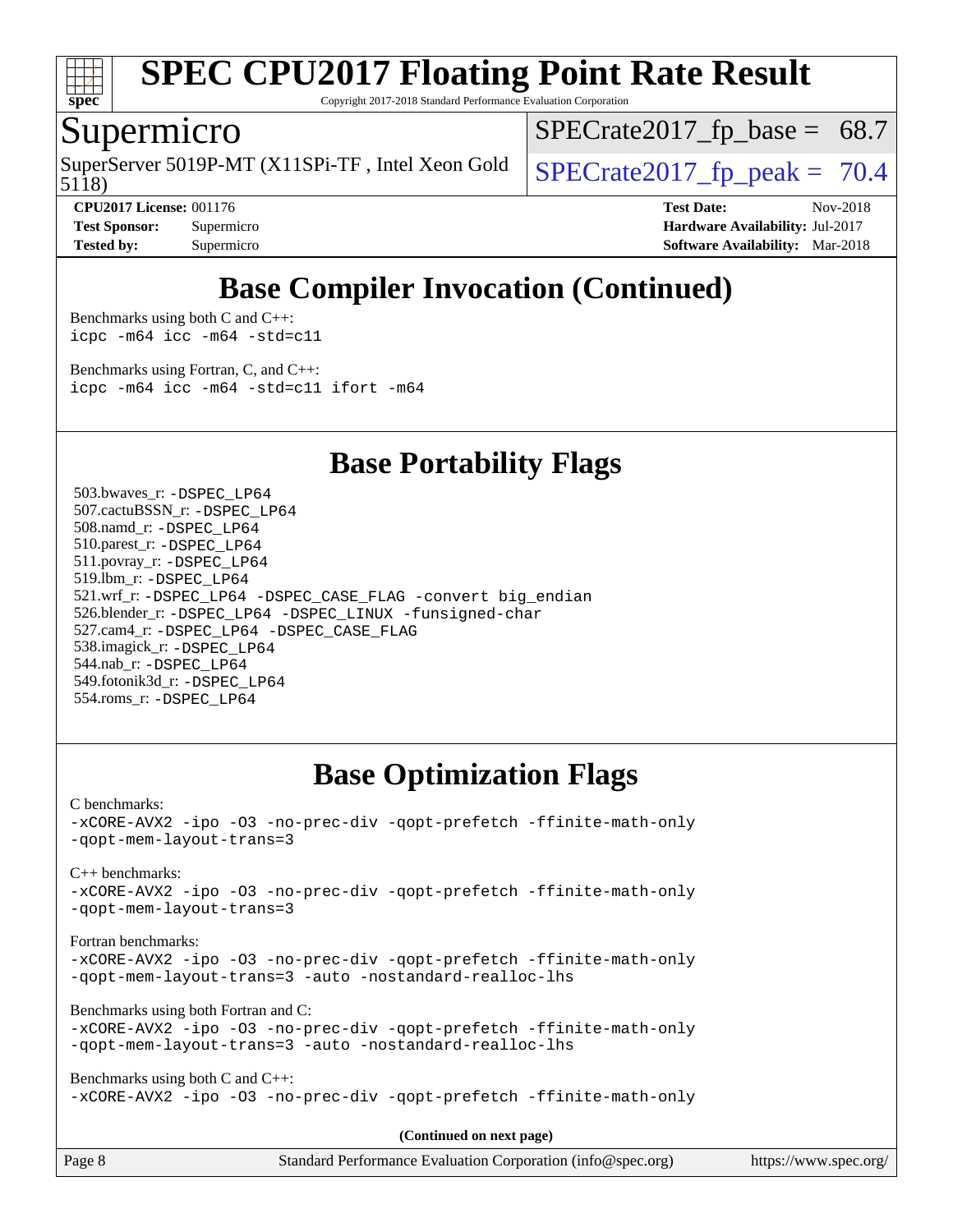

Copyright 2017-2018 Standard Performance Evaluation Corporation

### Supermicro

5118) SuperServer 5019P-MT (X11SPi-TF, Intel Xeon Gold  $\big|$  SPECrate 2017 fp peak = 70.4

 $SPECrate2017_fp\_base = 68.7$ 

**[CPU2017 License:](http://www.spec.org/auto/cpu2017/Docs/result-fields.html#CPU2017License)** 001176 **[Test Date:](http://www.spec.org/auto/cpu2017/Docs/result-fields.html#TestDate)** Nov-2018 **[Test Sponsor:](http://www.spec.org/auto/cpu2017/Docs/result-fields.html#TestSponsor)** Supermicro **[Hardware Availability:](http://www.spec.org/auto/cpu2017/Docs/result-fields.html#HardwareAvailability)** Jul-2017 **[Tested by:](http://www.spec.org/auto/cpu2017/Docs/result-fields.html#Testedby)** Supermicro **[Software Availability:](http://www.spec.org/auto/cpu2017/Docs/result-fields.html#SoftwareAvailability)** Mar-2018

## **[Base Optimization Flags \(Continued\)](http://www.spec.org/auto/cpu2017/Docs/result-fields.html#BaseOptimizationFlags)**

[Benchmarks using both C and C++](http://www.spec.org/auto/cpu2017/Docs/result-fields.html#BenchmarksusingbothCandCXX) (continued): [-qopt-mem-layout-trans=3](http://www.spec.org/cpu2017/results/res2018q4/cpu2017-20181112-09646.flags.html#user_CC_CXXbase_f-qopt-mem-layout-trans_de80db37974c74b1f0e20d883f0b675c88c3b01e9d123adea9b28688d64333345fb62bc4a798493513fdb68f60282f9a726aa07f478b2f7113531aecce732043)

[Benchmarks using Fortran, C, and C++:](http://www.spec.org/auto/cpu2017/Docs/result-fields.html#BenchmarksusingFortranCandCXX)

[-xCORE-AVX2](http://www.spec.org/cpu2017/results/res2018q4/cpu2017-20181112-09646.flags.html#user_CC_CXX_FCbase_f-xCORE-AVX2) [-ipo](http://www.spec.org/cpu2017/results/res2018q4/cpu2017-20181112-09646.flags.html#user_CC_CXX_FCbase_f-ipo) [-O3](http://www.spec.org/cpu2017/results/res2018q4/cpu2017-20181112-09646.flags.html#user_CC_CXX_FCbase_f-O3) [-no-prec-div](http://www.spec.org/cpu2017/results/res2018q4/cpu2017-20181112-09646.flags.html#user_CC_CXX_FCbase_f-no-prec-div) [-qopt-prefetch](http://www.spec.org/cpu2017/results/res2018q4/cpu2017-20181112-09646.flags.html#user_CC_CXX_FCbase_f-qopt-prefetch) [-ffinite-math-only](http://www.spec.org/cpu2017/results/res2018q4/cpu2017-20181112-09646.flags.html#user_CC_CXX_FCbase_f_finite_math_only_cb91587bd2077682c4b38af759c288ed7c732db004271a9512da14a4f8007909a5f1427ecbf1a0fb78ff2a814402c6114ac565ca162485bbcae155b5e4258871) [-qopt-mem-layout-trans=3](http://www.spec.org/cpu2017/results/res2018q4/cpu2017-20181112-09646.flags.html#user_CC_CXX_FCbase_f-qopt-mem-layout-trans_de80db37974c74b1f0e20d883f0b675c88c3b01e9d123adea9b28688d64333345fb62bc4a798493513fdb68f60282f9a726aa07f478b2f7113531aecce732043) [-auto](http://www.spec.org/cpu2017/results/res2018q4/cpu2017-20181112-09646.flags.html#user_CC_CXX_FCbase_f-auto) [-nostandard-realloc-lhs](http://www.spec.org/cpu2017/results/res2018q4/cpu2017-20181112-09646.flags.html#user_CC_CXX_FCbase_f_2003_std_realloc_82b4557e90729c0f113870c07e44d33d6f5a304b4f63d4c15d2d0f1fab99f5daaed73bdb9275d9ae411527f28b936061aa8b9c8f2d63842963b95c9dd6426b8a)

## **[Peak Compiler Invocation](http://www.spec.org/auto/cpu2017/Docs/result-fields.html#PeakCompilerInvocation)**

[C benchmarks](http://www.spec.org/auto/cpu2017/Docs/result-fields.html#Cbenchmarks): [icc -m64 -std=c11](http://www.spec.org/cpu2017/results/res2018q4/cpu2017-20181112-09646.flags.html#user_CCpeak_intel_icc_64bit_c11_33ee0cdaae7deeeab2a9725423ba97205ce30f63b9926c2519791662299b76a0318f32ddfffdc46587804de3178b4f9328c46fa7c2b0cd779d7a61945c91cd35)

[C++ benchmarks:](http://www.spec.org/auto/cpu2017/Docs/result-fields.html#CXXbenchmarks) [icpc -m64](http://www.spec.org/cpu2017/results/res2018q4/cpu2017-20181112-09646.flags.html#user_CXXpeak_intel_icpc_64bit_4ecb2543ae3f1412ef961e0650ca070fec7b7afdcd6ed48761b84423119d1bf6bdf5cad15b44d48e7256388bc77273b966e5eb805aefd121eb22e9299b2ec9d9)

[Fortran benchmarks](http://www.spec.org/auto/cpu2017/Docs/result-fields.html#Fortranbenchmarks): [ifort -m64](http://www.spec.org/cpu2017/results/res2018q4/cpu2017-20181112-09646.flags.html#user_FCpeak_intel_ifort_64bit_24f2bb282fbaeffd6157abe4f878425411749daecae9a33200eee2bee2fe76f3b89351d69a8130dd5949958ce389cf37ff59a95e7a40d588e8d3a57e0c3fd751)

[Benchmarks using both Fortran and C](http://www.spec.org/auto/cpu2017/Docs/result-fields.html#BenchmarksusingbothFortranandC): [ifort -m64](http://www.spec.org/cpu2017/results/res2018q4/cpu2017-20181112-09646.flags.html#user_CC_FCpeak_intel_ifort_64bit_24f2bb282fbaeffd6157abe4f878425411749daecae9a33200eee2bee2fe76f3b89351d69a8130dd5949958ce389cf37ff59a95e7a40d588e8d3a57e0c3fd751) [icc -m64 -std=c11](http://www.spec.org/cpu2017/results/res2018q4/cpu2017-20181112-09646.flags.html#user_CC_FCpeak_intel_icc_64bit_c11_33ee0cdaae7deeeab2a9725423ba97205ce30f63b9926c2519791662299b76a0318f32ddfffdc46587804de3178b4f9328c46fa7c2b0cd779d7a61945c91cd35)

[Benchmarks using both C and C++](http://www.spec.org/auto/cpu2017/Docs/result-fields.html#BenchmarksusingbothCandCXX): [icpc -m64](http://www.spec.org/cpu2017/results/res2018q4/cpu2017-20181112-09646.flags.html#user_CC_CXXpeak_intel_icpc_64bit_4ecb2543ae3f1412ef961e0650ca070fec7b7afdcd6ed48761b84423119d1bf6bdf5cad15b44d48e7256388bc77273b966e5eb805aefd121eb22e9299b2ec9d9) [icc -m64 -std=c11](http://www.spec.org/cpu2017/results/res2018q4/cpu2017-20181112-09646.flags.html#user_CC_CXXpeak_intel_icc_64bit_c11_33ee0cdaae7deeeab2a9725423ba97205ce30f63b9926c2519791662299b76a0318f32ddfffdc46587804de3178b4f9328c46fa7c2b0cd779d7a61945c91cd35)

[Benchmarks using Fortran, C, and C++:](http://www.spec.org/auto/cpu2017/Docs/result-fields.html#BenchmarksusingFortranCandCXX) [icpc -m64](http://www.spec.org/cpu2017/results/res2018q4/cpu2017-20181112-09646.flags.html#user_CC_CXX_FCpeak_intel_icpc_64bit_4ecb2543ae3f1412ef961e0650ca070fec7b7afdcd6ed48761b84423119d1bf6bdf5cad15b44d48e7256388bc77273b966e5eb805aefd121eb22e9299b2ec9d9) [icc -m64 -std=c11](http://www.spec.org/cpu2017/results/res2018q4/cpu2017-20181112-09646.flags.html#user_CC_CXX_FCpeak_intel_icc_64bit_c11_33ee0cdaae7deeeab2a9725423ba97205ce30f63b9926c2519791662299b76a0318f32ddfffdc46587804de3178b4f9328c46fa7c2b0cd779d7a61945c91cd35) [ifort -m64](http://www.spec.org/cpu2017/results/res2018q4/cpu2017-20181112-09646.flags.html#user_CC_CXX_FCpeak_intel_ifort_64bit_24f2bb282fbaeffd6157abe4f878425411749daecae9a33200eee2bee2fe76f3b89351d69a8130dd5949958ce389cf37ff59a95e7a40d588e8d3a57e0c3fd751)

## **[Peak Portability Flags](http://www.spec.org/auto/cpu2017/Docs/result-fields.html#PeakPortabilityFlags)**

Same as Base Portability Flags

## **[Peak Optimization Flags](http://www.spec.org/auto/cpu2017/Docs/result-fields.html#PeakOptimizationFlags)**

[C benchmarks](http://www.spec.org/auto/cpu2017/Docs/result-fields.html#Cbenchmarks):

```
 519.lbm_r: -prof-gen(pass 1) -prof-use(pass 2) -ipo -xCORE-AVX2 -O3
-no-prec-div -qopt-prefetch -ffinite-math-only
-qopt-mem-layout-trans=3
```
**(Continued on next page)**

Page 9 Standard Performance Evaluation Corporation [\(info@spec.org\)](mailto:info@spec.org) <https://www.spec.org/>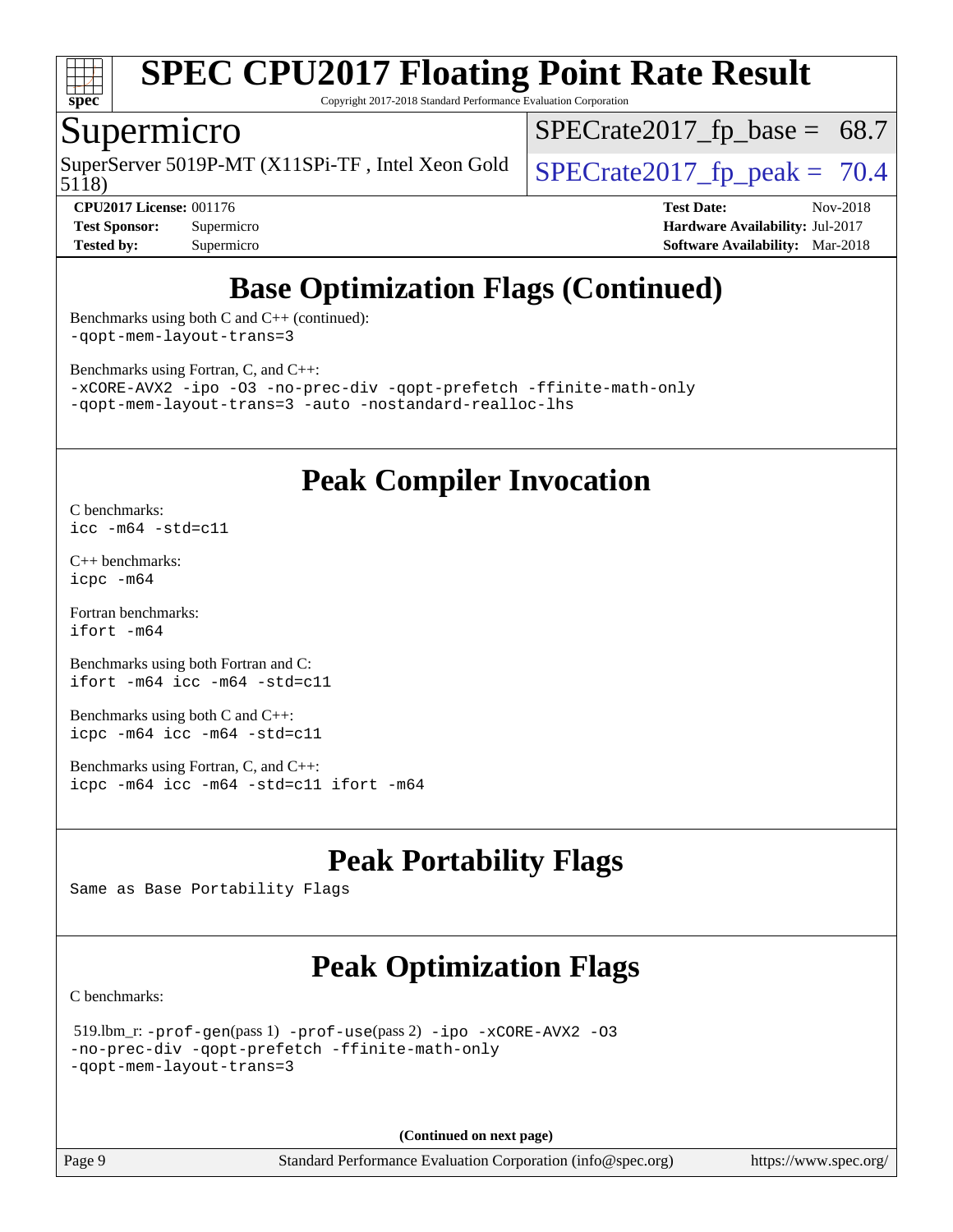

Copyright 2017-2018 Standard Performance Evaluation Corporation

#### Supermicro

5118) SuperServer 5019P-MT (X11SPi-TF, Intel Xeon Gold  $\big|$  SPECrate 2017 fp peak = 70.4

 $SPECTate2017_fp\_base = 68.7$ 

**[CPU2017 License:](http://www.spec.org/auto/cpu2017/Docs/result-fields.html#CPU2017License)** 001176 **[Test Date:](http://www.spec.org/auto/cpu2017/Docs/result-fields.html#TestDate)** Nov-2018

**[Test Sponsor:](http://www.spec.org/auto/cpu2017/Docs/result-fields.html#TestSponsor)** Supermicro **[Hardware Availability:](http://www.spec.org/auto/cpu2017/Docs/result-fields.html#HardwareAvailability)** Jul-2017 **[Tested by:](http://www.spec.org/auto/cpu2017/Docs/result-fields.html#Testedby)** Supermicro **Supermicro [Software Availability:](http://www.spec.org/auto/cpu2017/Docs/result-fields.html#SoftwareAvailability)** Mar-2018

## **[Peak Optimization Flags \(Continued\)](http://www.spec.org/auto/cpu2017/Docs/result-fields.html#PeakOptimizationFlags)**

```
 538.imagick_r: -xCORE-AVX2 -ipo -O3 -no-prec-div -qopt-prefetch
-ffinite-math-only -qopt-mem-layout-trans=3
 544.nab_r: Same as 538.imagick_r
C++ benchmarks: 
 508.namd_r: -prof-gen(pass 1) -prof-use(pass 2) -ipo -xCORE-AVX2 -O3
-no-prec-div -qopt-prefetch -ffinite-math-only
-qopt-mem-layout-trans=3
 510.parest_r: -xCORE-AVX2 -ipo -O3 -no-prec-div -qopt-prefetch
-ffinite-math-only -qopt-mem-layout-trans=3
Fortran benchmarks: 
 503.bwaves_r: -xCORE-AVX2 -ipo -O3 -no-prec-div -qopt-prefetch
-ffinite-math-only -qopt-mem-layout-trans=3 -auto
-nostandard-realloc-lhs
 549.fotonik3d_r: Same as 503.bwaves_r
 554.roms_r: -prof-gen(pass 1) -prof-use(pass 2) -ipo -xCORE-AVX2 -O3
-no-prec-div -qopt-prefetch -ffinite-math-only
-qopt-mem-layout-trans=3 -auto -nostandard-realloc-lhs
Benchmarks using both Fortran and C: 
-prof-gen(pass 1) -prof-use(pass 2) -ipo -xCORE-AVX2 -O3
-no-prec-div -qopt-prefetch -ffinite-math-only
-qopt-mem-layout-trans=3 -auto -nostandard-realloc-lhs
Benchmarks using both C and C++: 
 511.povray_r: -prof-gen(pass 1) -prof-use(pass 2) -ipo -xCORE-AVX2 -O3
-no-prec-div -qopt-prefetch -ffinite-math-only
-qopt-mem-layout-trans=3
 526.blender_r: basepeak = yes
Benchmarks using Fortran, C, and C++: 
-xCORE-AVX2 -ipo -O3 -no-prec-div -qopt-prefetch -ffinite-math-only
-qopt-mem-layout-trans=3 -auto -nostandard-realloc-lhs
```